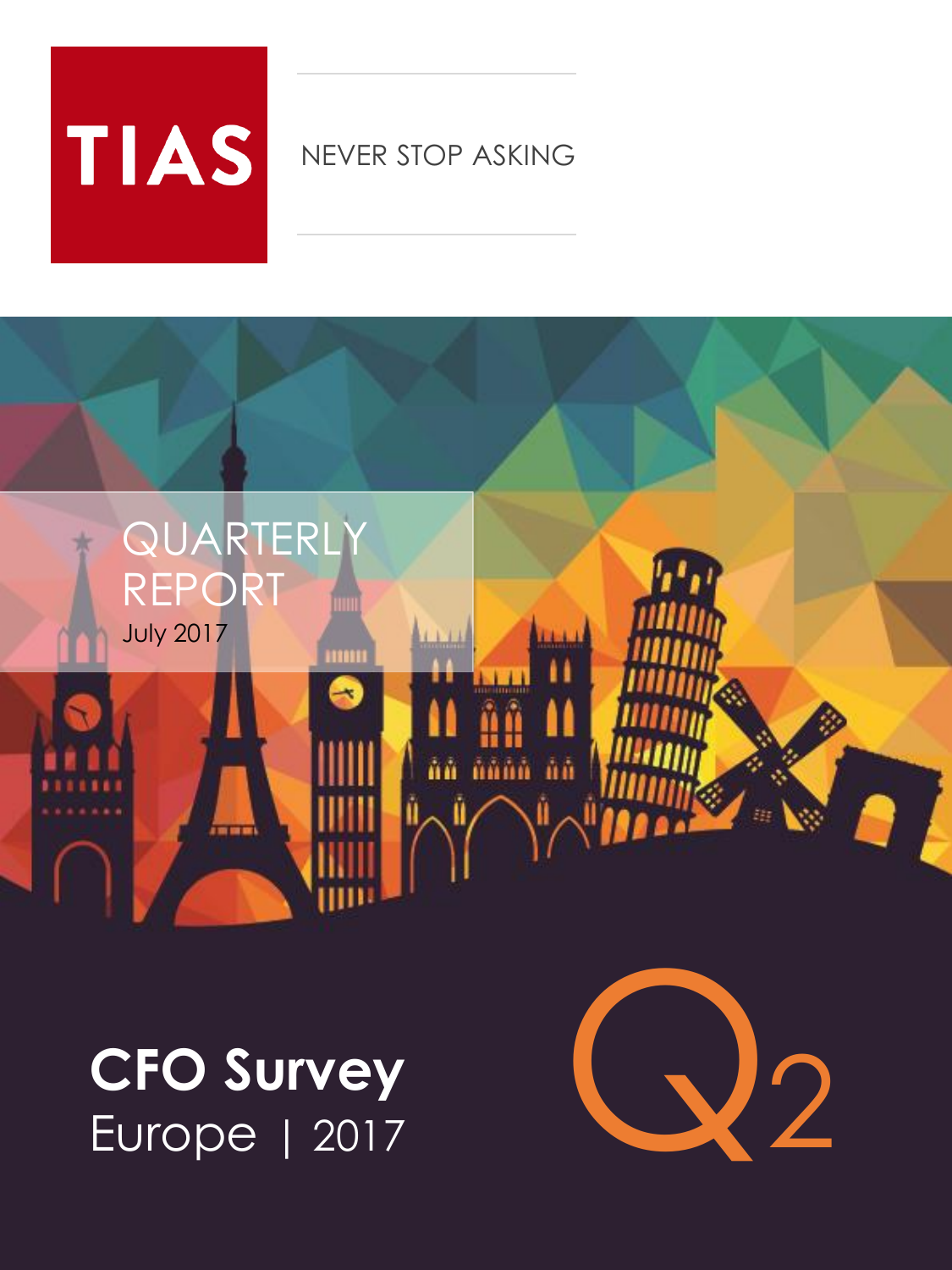

# Contents

![](_page_1_Figure_2.jpeg)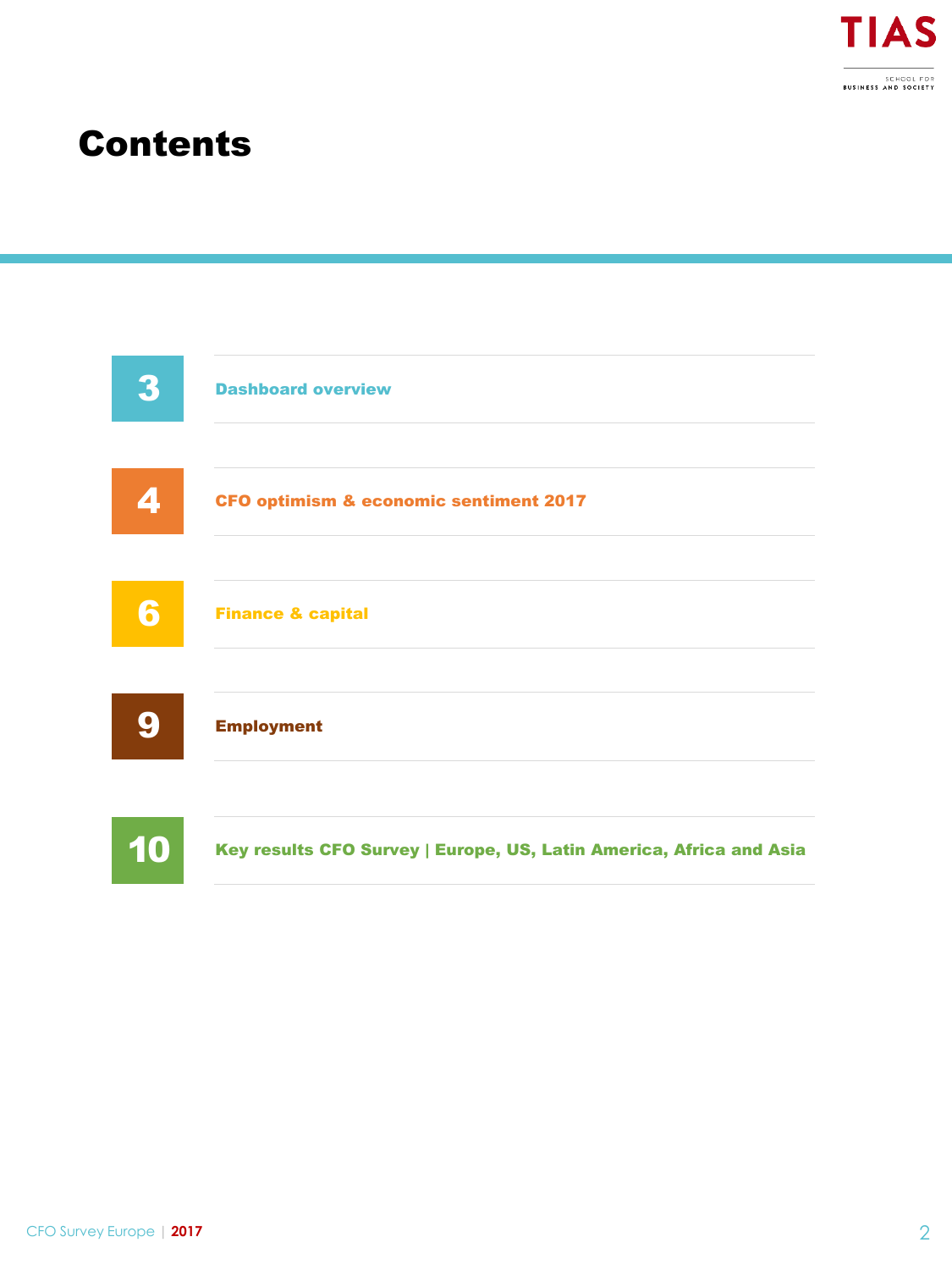# Dashboard overview

![](_page_2_Figure_2.jpeg)

#### Strong improvement in economic sentiment

The average optimism level among European CFO's is up 5 points from 56 on a scale of 100, reflecting a strong uptick in economic sentiment observed over the last three quarters.

![](_page_2_Figure_5.jpeg)

### Number of optimists w.r.t economic outlook is back at record high of 2015

The number of European CFOs that have a more positive economic outlook for the next 12 months, has jumped from 41% in Q1 to 62% in Q2, back at the record highs of 2014 and 2015.

![](_page_2_Figure_8.jpeg)

#### Continued uptick in business confidence

Confidence among European CFOs about their own company's financials is up 1 point from 62 (on a scale of 100) and continues the strong level and upward trend of the previous quarter.

![](_page_2_Picture_11.jpeg)

#### Sustained number of CFOs optimistic about own company's financial outlook

4 out of 10 CFOs are more optimistic about their company's financial outlook over the next twelve months, with only 13% less optimistic. This positive trend continues that of previous 2 quarters.

### Chart 1. European CFO optimism index

Percentage of optimists -/- percentage of pessimists w.r.t. economy

![](_page_2_Figure_16.jpeg)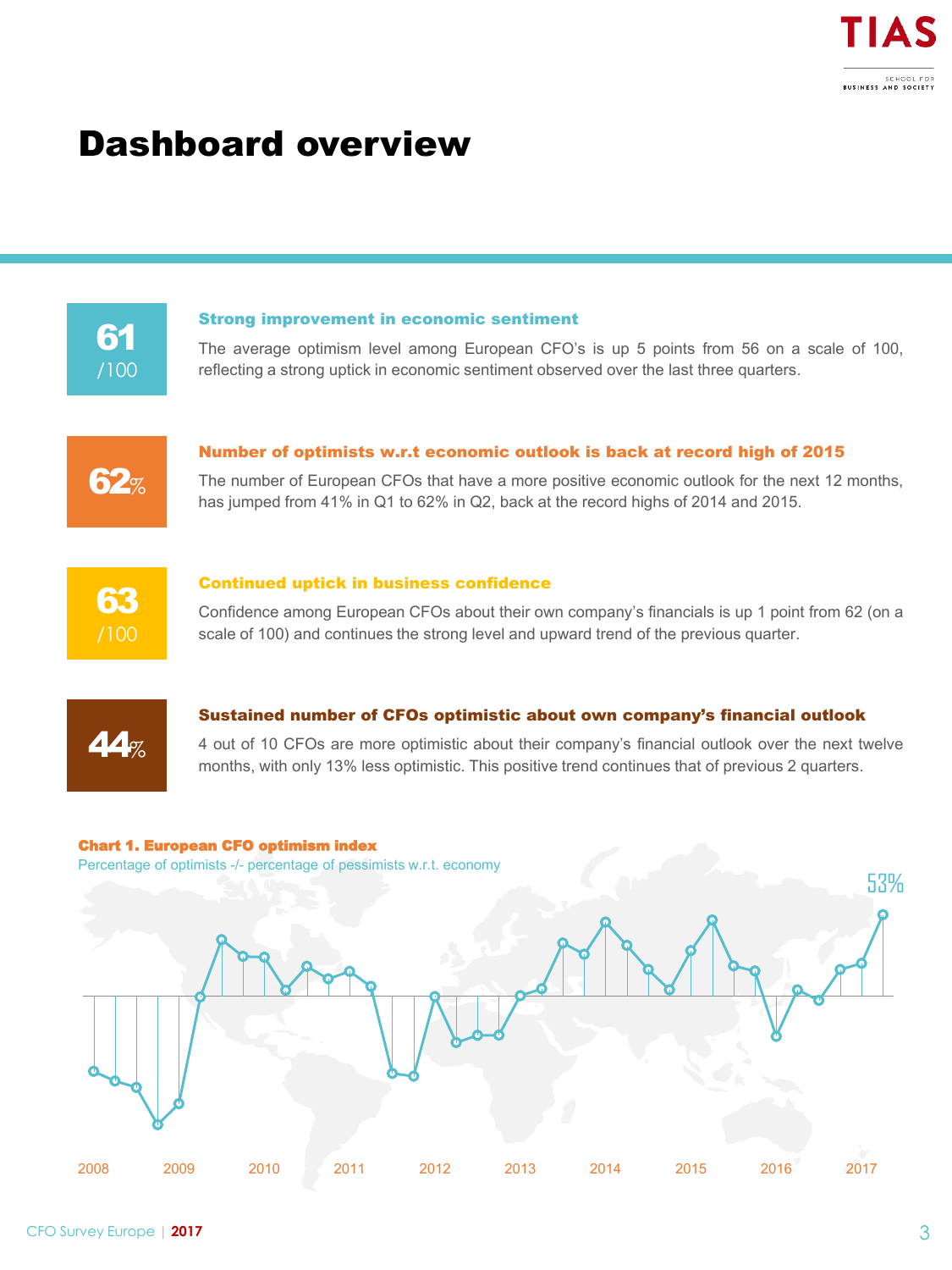![](_page_3_Picture_0.jpeg)

# CFO optimism & economic sentiment 2017

![](_page_3_Figure_2.jpeg)

CFO Survey Europe **| 2017**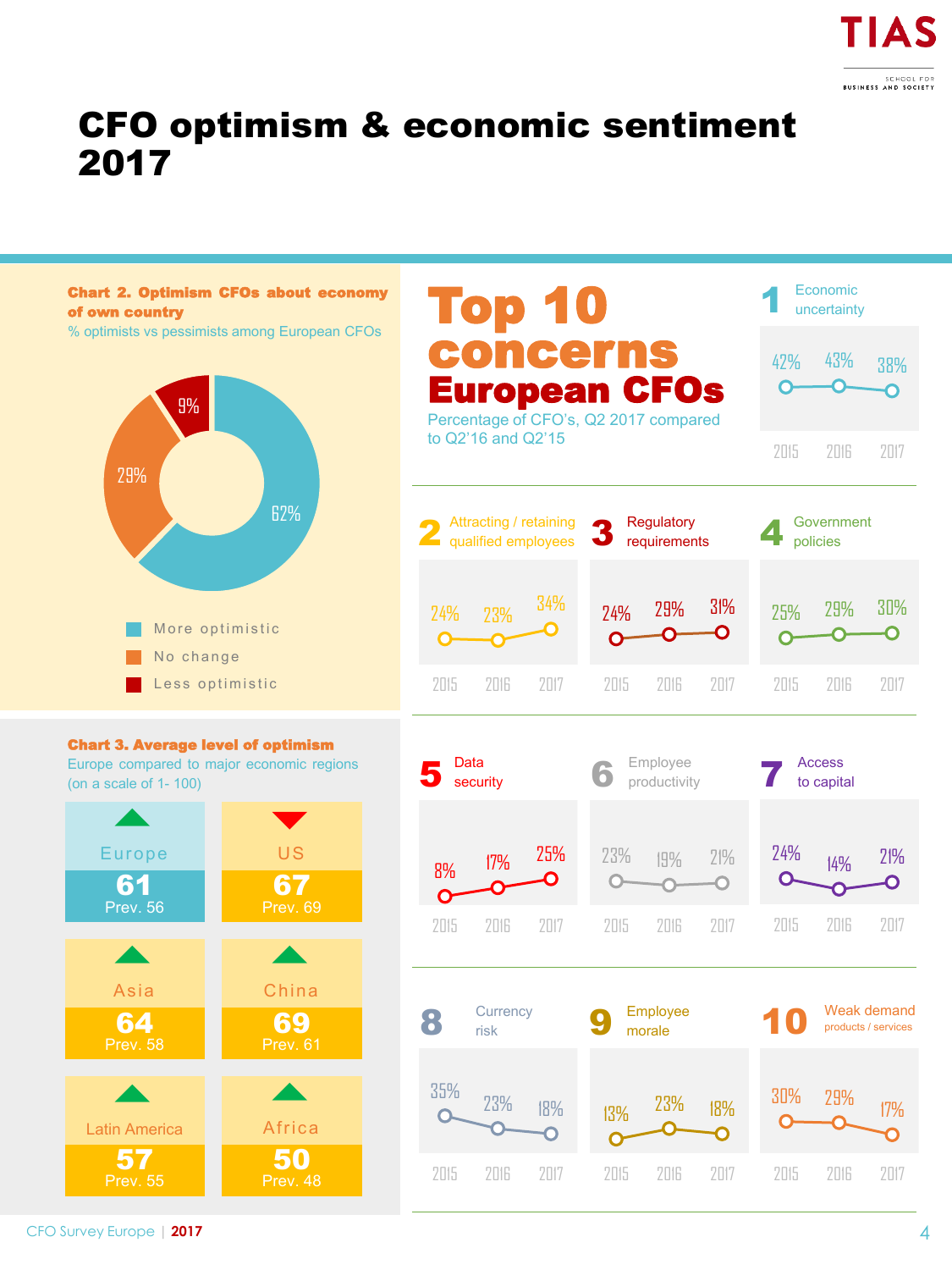![](_page_4_Picture_0.jpeg)

#### Chart 4. Compared to an average or normal amount of uncertainty, what has the current amount of uncertainty about governmental policies and/or economic conditions led your firm to do (select one)? Companies with uncertainty level below average vs uncertainty level above average (% of CFOs)

![](_page_4_Figure_2.jpeg)

Figure 1. Factors of uncertainty that are holding back CFOs' plans for expansion and new projects (Percentage of CFOs)

![](_page_4_Figure_4.jpeg)

## Follow strategy

Cultivate market intelligence skills

Focus on core business **Diversify** Scenario analysis Risk management Innovate Scenario analysis Flexible hiring Liquidity & capitalization Cost control

Flexibility in decision making Contingency planning New market development

Develop trusted relationships with clients

# Best practices utilized by CFOs

when operating under high uncertainty about governmental policy and economic conditions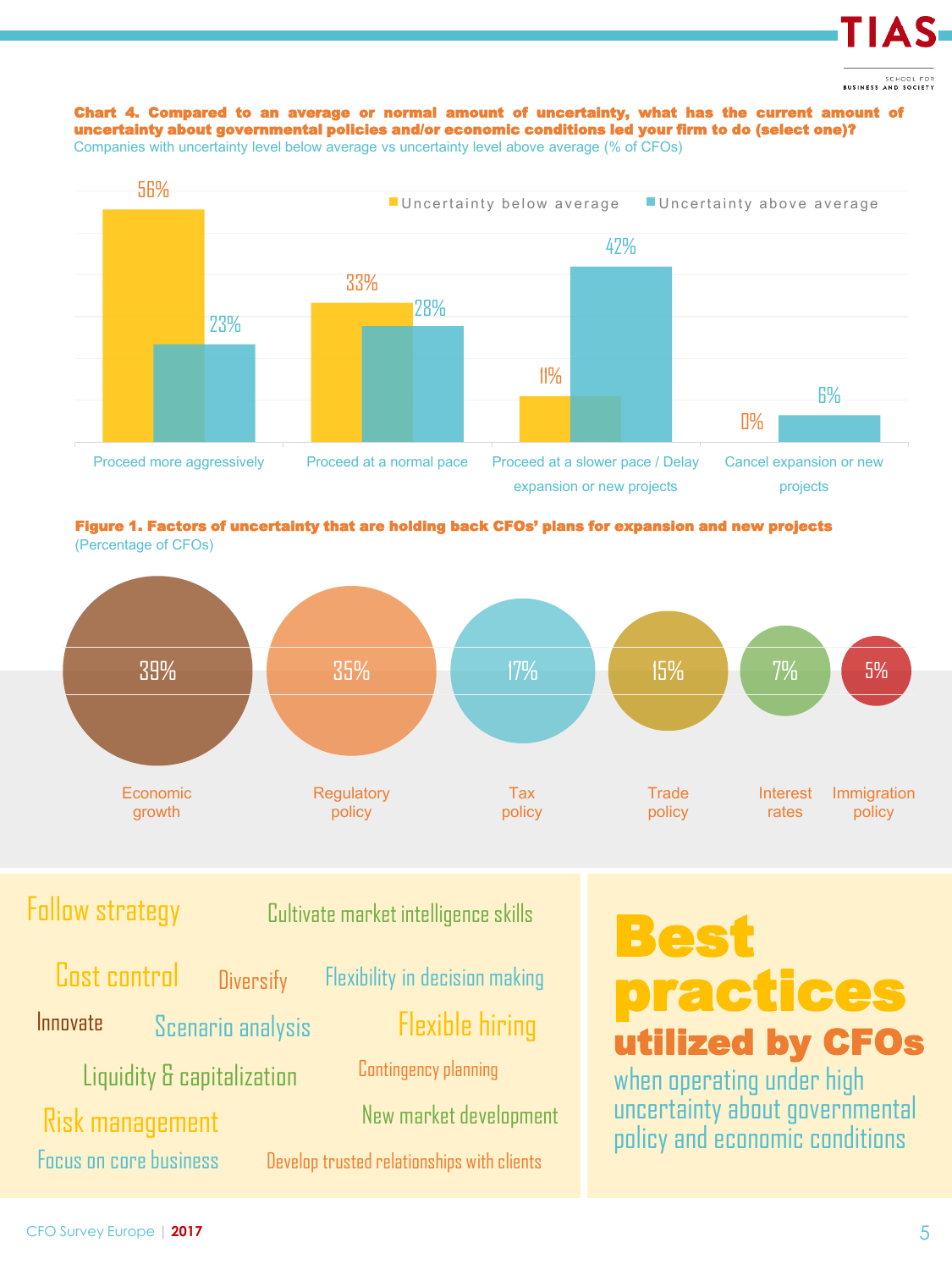# Finance & capital

![](_page_5_Figure_2.jpeg)

![](_page_5_Figure_3.jpeg)

#### Chart 6. Weighted Average Cost of Capital (WACC)

Breakdown of WACC components (averages for European companies)

8.8%

Average WACC for European companies

**6.7%** Average cost of debt that is used in calculating WACC

31% Average proportion of debt that European CFOs use in WACC calculation

Average cost of equity that is used in calculating WACC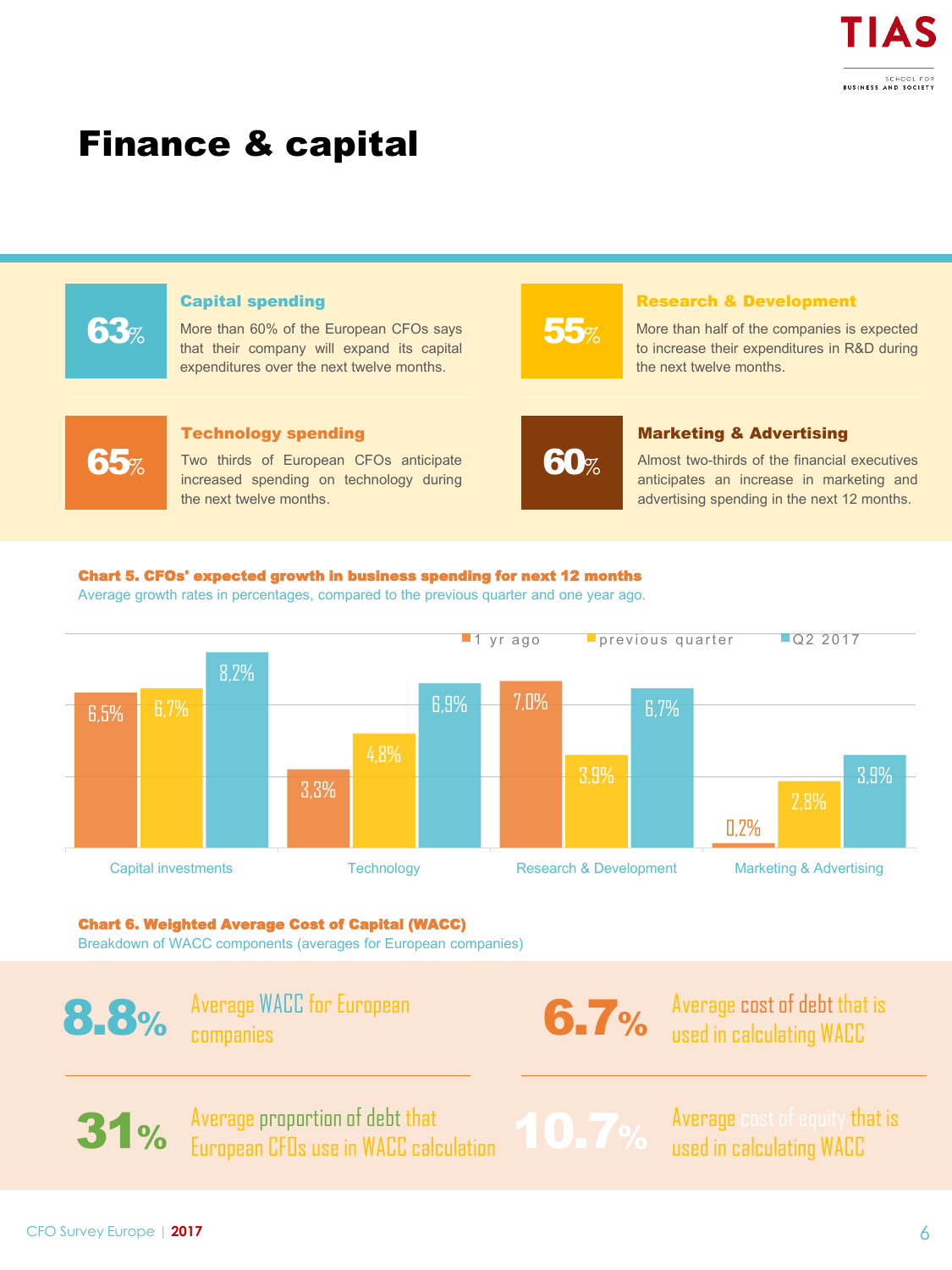![](_page_6_Picture_0.jpeg)

# 13.4% average hurdle rate for

42.9% of CFOs pursue all projects that have an expected return higher than the hurdle rate

## Resource constraints

| 43%        | Shortage of funding                       |
|------------|-------------------------------------------|
| <b>40%</b> | Shortage of employees                     |
| <b>38%</b> | Shortage of management time and expertise |
| 9%         | Shortage of production capacity           |

# Barriers that hinder companies

from pursuing projects and investments that have a rate of return higher than the hurdle rate (% of CFOs)

- 45% Project is not consistent with company's core strategy
- 26% Pressure to cut expenses
- **13%** Better projects might come along in the future

## **Strategic** considerations

# Risk & uncertainty

- 43% There is too much uncertainty about some projects
- 38% Some projects only appear to be attractive due to optimistic projections but may not be successful
- 23% The risk of the project is too high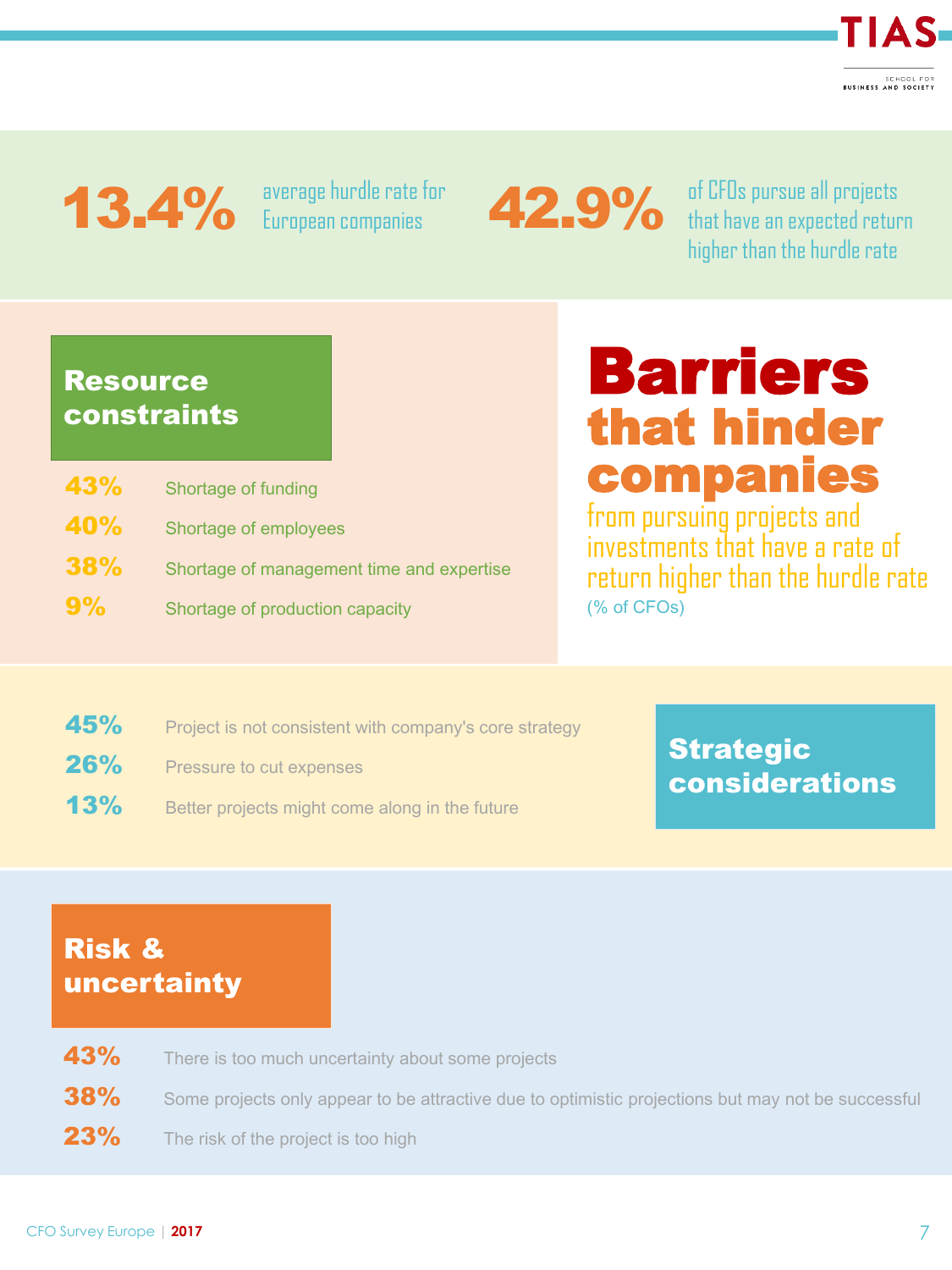SCHOOL FOR<br>BUSINESS AND SOCIETY

TIAS-

#### Chart 7. European CFO optimism about financial prospects of company

Percentage optimists vs pessimists Average level of optimism Europe, compared to major economic regions (on a scale of 1 – 100)

months.

![](_page_7_Figure_4.jpeg)

![](_page_7_Figure_5.jpeg)

#### Chart 8. CFOs' anticipated growth in revenues and earnings

Twelve month historic trend in average growth rates in percentages (public firms only)

![](_page_7_Figure_8.jpeg)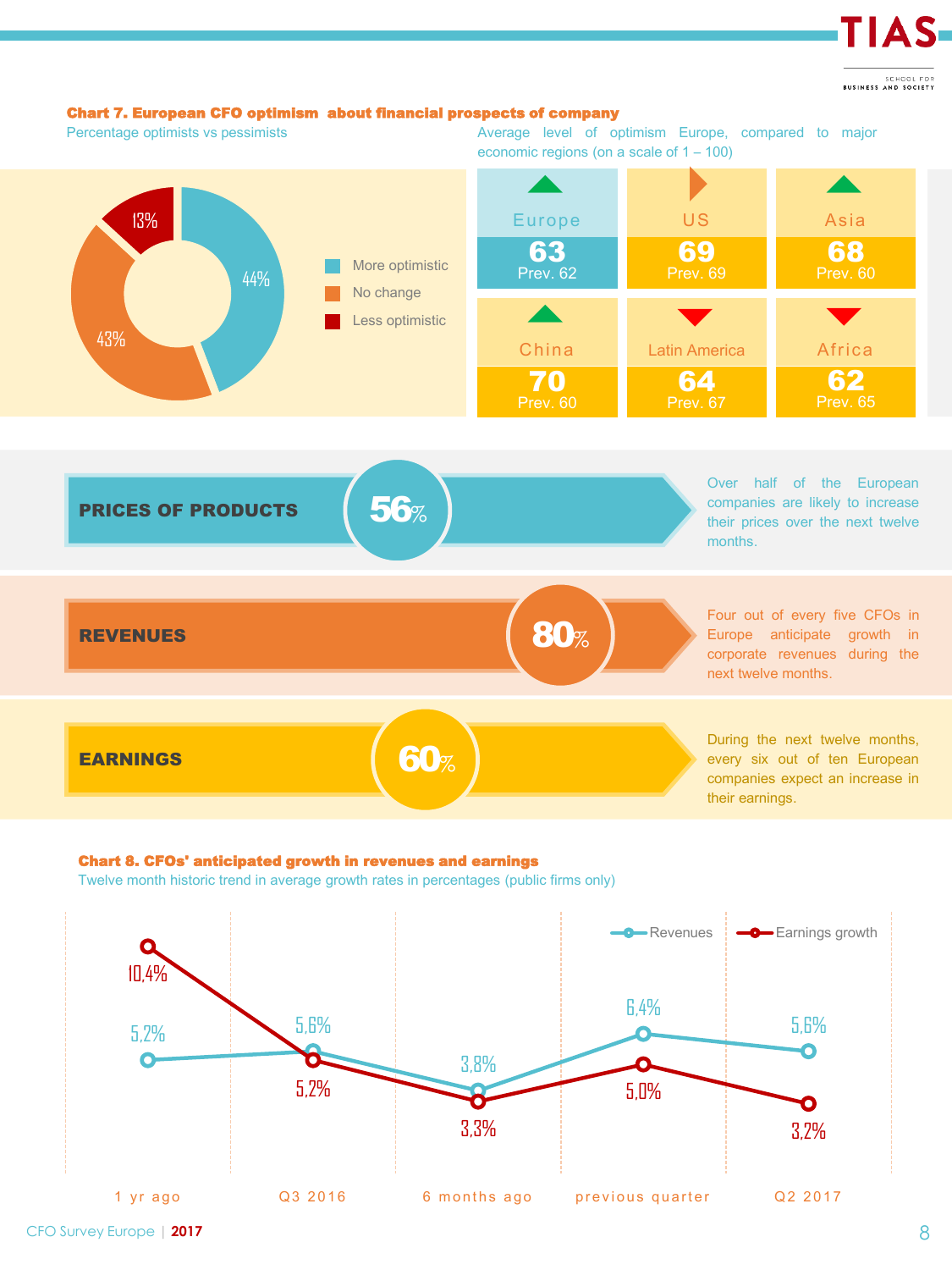# Employment

![](_page_8_Figure_2.jpeg)

Quarterly expected growth for next twelve months (2010 – to date)

![](_page_8_Figure_4.jpeg)

#### Chart 10. Expected growth in wages and salaries

Quarterly expected growth for next twelve months (2010 – to date)

![](_page_8_Figure_7.jpeg)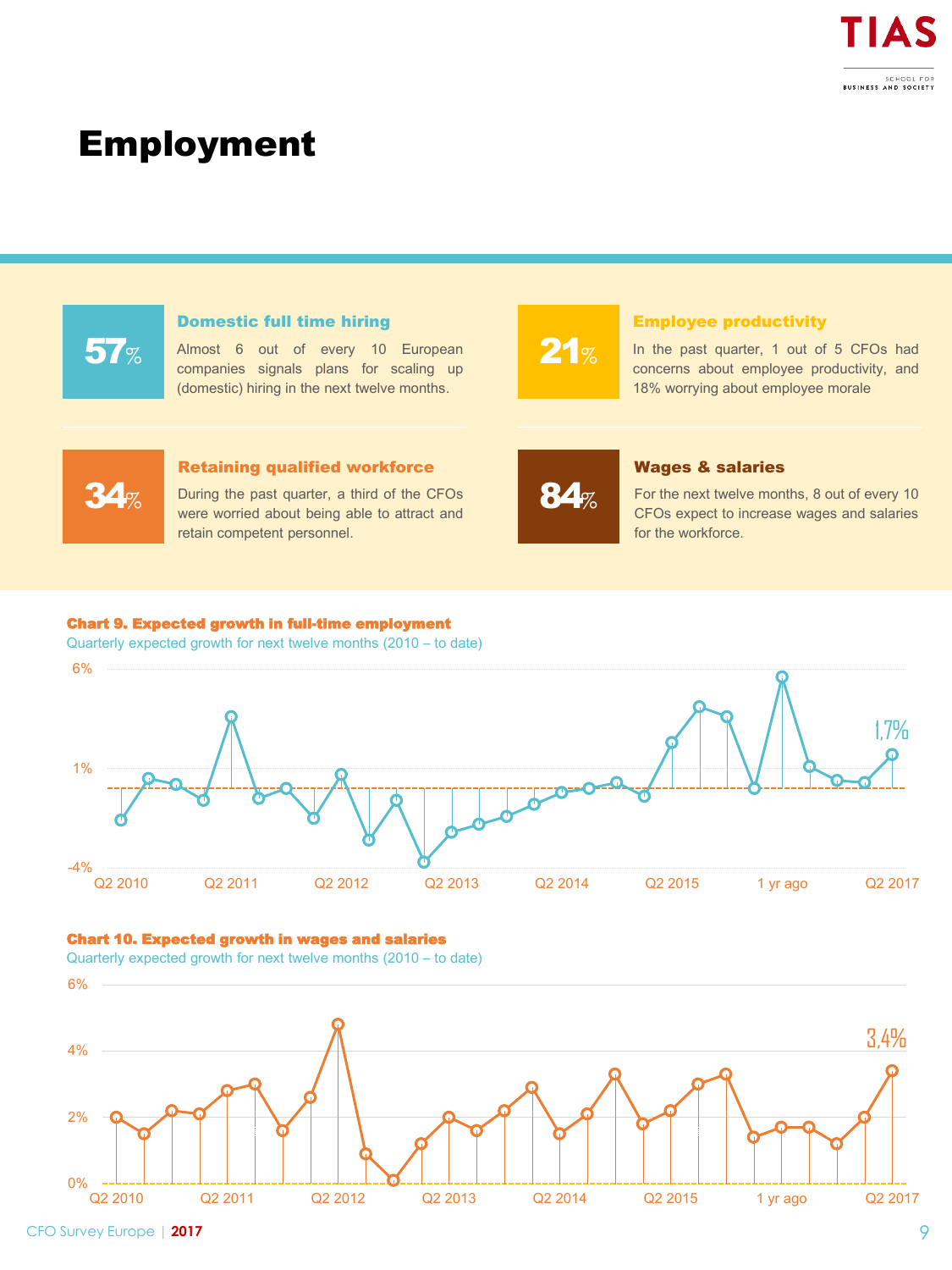# Key results CFO Survey Europe, US, Latin America, Africa and Asia

| <b>Key Indicator</b>               | <b>Europe</b> | <b>US</b> | Latin<br><b>America</b> | <b>Africa</b> | Asia  |
|------------------------------------|---------------|-----------|-------------------------|---------------|-------|
| ECONOMIC SENTIMENT                 |               |           |                         |               |       |
| <b>CFOs More optimistic</b>        | 62.3%         | 41.8%     | 47.9%                   | 47.5%         | 36.0% |
| <b>CFOs Less optimistic</b>        | 9.2%          | 23.4%     | 25.6%                   | 40.0%         | 31.6% |
| No change                          | 28.5%         | 34.7%     | 26.4%                   | 12.5%         | 32.4% |
| Own country optimism level         | 61.2          | 67.4      | 57.2                    | 49.7          | 63.6  |
| Employment - full-time             | 1.7%          | 3.8%      | 0%                      | 0%            | 2.6%  |
| Inflation (own-firm products)      | 1.7%          | 2.5%      | 3.2%                    | 2.1%          | 0%    |
| FINANCIAL OUTLOOK OWN COMPANY      |               |           |                         |               |       |
| <b>CFOs More optimistic</b>        | 44.2%         | 49.6%     | 47.9%                   | 55.0%         | 46.9% |
| <b>CFOs Less optimistic</b>        | 13.2%         | 20.7%     | 19.8%                   | 25.0%         | 25.9% |
| No change                          | 42.6%         | 29.7%     | 32.2%                   | 20.0%         | 27.2% |
| Own company optimism level         | 63.1          | 69.2      | 63.6                    | 61.9          | 68.0  |
| Revenue growth                     | 5.6%          | 6.2%      | 3.7%                    | 8.9%          | 3.6%  |
| Earnings growth                    | 3.2%          | 8.2%      | 3.0%                    | 10.6%         | 8.8%  |
| <b>BUSINESS SPENDING</b>           |               |           |                         |               |       |
| Capital spending                   | 8.2%          | 2.2%      | $-0.6%$                 | 6.0%          | 5.4%  |
| <b>Technology spending</b>         | 6.9%          | 4.1%      | 2.8%                    | 10%           | 3.7%  |
| <b>R&amp;D</b> spending            | 6.7%          | 2.3%      | $-0.1%$                 | 2.4%          | 1.6%  |
| Advertising and marketing spending | 3.9%          | 1.8%      | 2,5%                    | 2.2%          | 2.0%  |
| <b>Wages and Salaries</b>          | 3.4%          | 4.1%      | 3.8%                    | 3.6%          | 3.0%  |
| <b>Health Care Costs</b>           | 2.2%          | 7.8%      | 5.4%                    | 7.5%          | 5.7%  |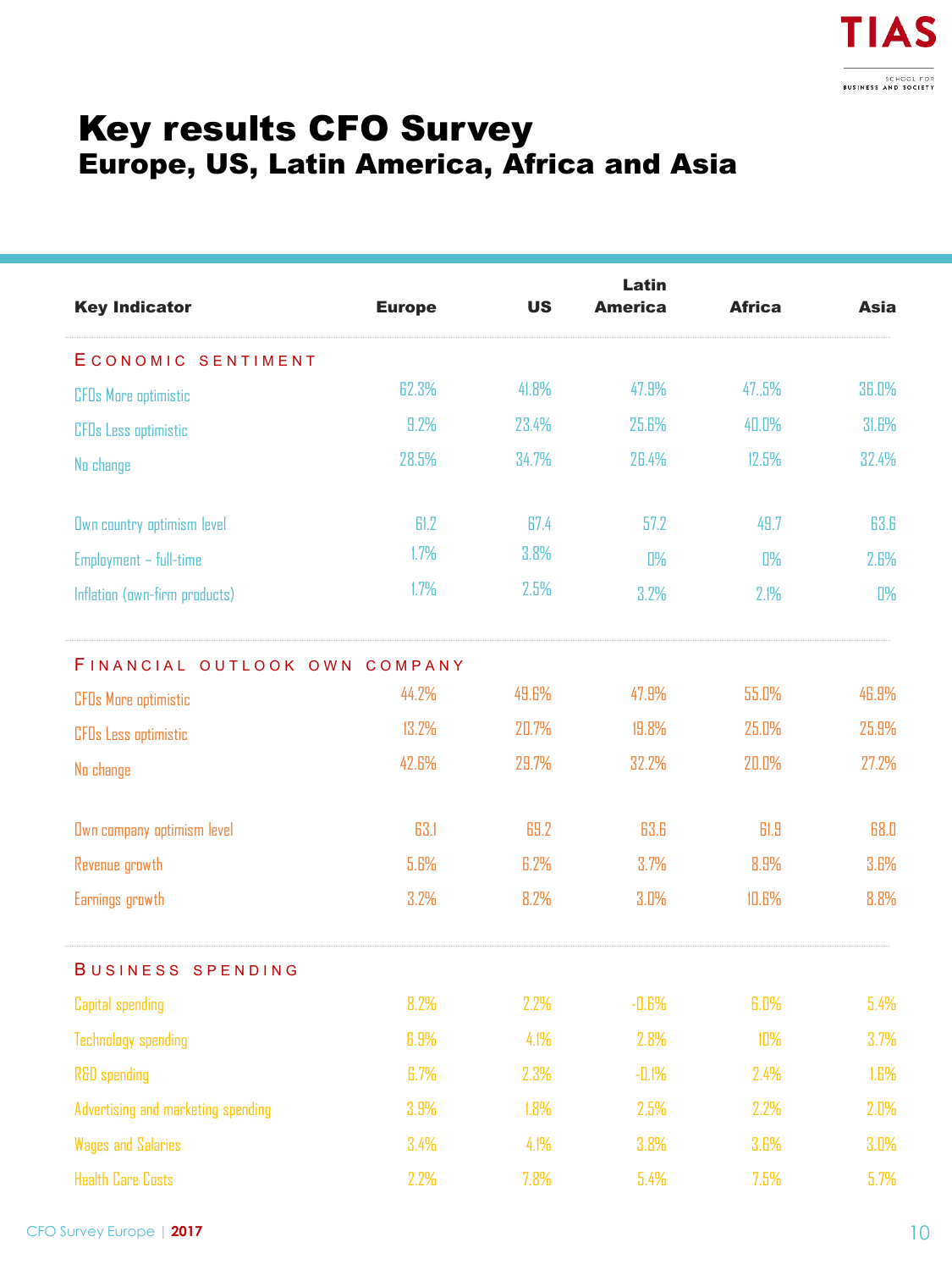# About the survey

#### About the survey

The CFO Survey Europe is conducted jointly by TIAS School for Business and Society (Tilburg, Netherlands), Duke University (Durham, North Carolina), and CFO Magazine. Previous editions of the CFO Survey Europe can be found at [FinanceLab](https://www.tias.edu/dossiers/detail/cfo-survey) under the CFO Survey tab. For further information, please contact Mrs. Judith Slikker, TIAS School for Business and Society, tel.+31-(0)-134668622 or e-mail j.slikker@tias.edu

![](_page_10_Picture_4.jpeg)

SCHOOL FOR **BUSINESS AND SOCIETY**  Netherlands-based TIAS School for Business and Society is the business school of Tilburg University and Eindhoven University of Technology. At TIAS we believe that business and society are interdependent and that today's insights are not tomorrow's solutions. Our mission is to have a positive and lasting impact on organizations, business and society by developing critical and inquisitive managers who are able to demonstrate responsible leadership and exceptional decision-making abilities. For more information, visit www.tias.edu.

![](_page_10_Picture_7.jpeg)

North Carolina, US-based Duke's Fuqua School of Business was founded in 1970. Fuqua's mission is to educate business leaders worldwide and to promote the advancement of business management through research. For more information, visit www.fuqua.duke.edu.

![](_page_10_Picture_9.jpeg)

UK-based CFO Publishing LLC, a portfolio company of Seguin Partners, is a business-tobusiness media brand focused on the information needs of senior finance executives. The business consists of CFO magazine, CFO.com, CFO Research, and CFO Conferences. CFO has long-standing relationships with more than a half-million financial executives. For more information, visit www.cfo.com.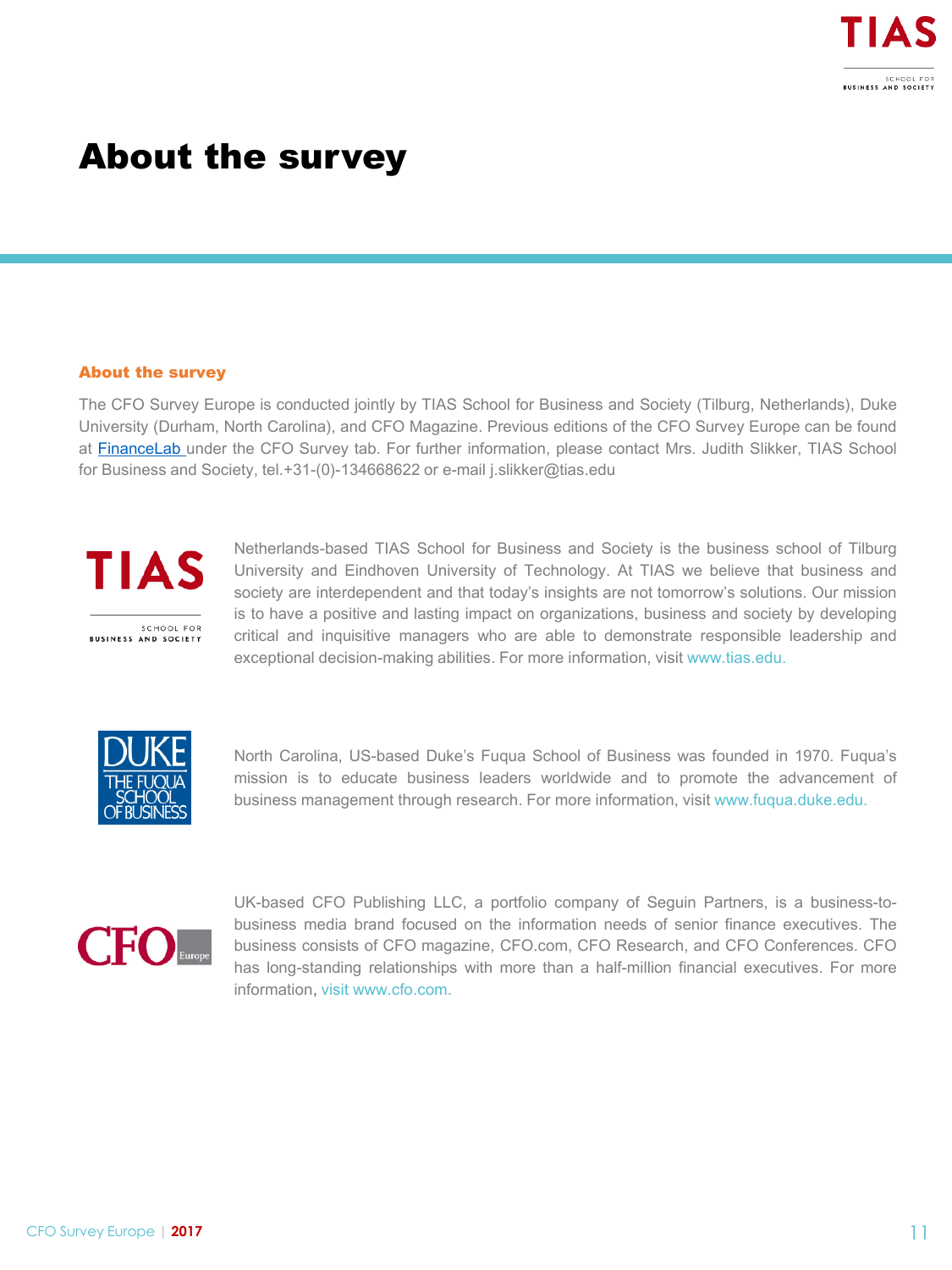# Methodology & CFO Survey Europe team

#### Note on methodology

The figures quoted in this report are taken from the Global CFO Survey for the second quarter of 2017. The survey concluded June 9, 2017. Every quarter, CFOs in Europe, the US, Latin America, Asia (and China), and Africa are polled about their economic expectations. Current quarterly records go back more than 20 years. The survey generated responses from nearly 700 CFOs, including 357 from North America, 90 from Asia, 130 from Europe, 121 from Latin America and 41 from Africa.

The CFO Global Business Outlook survey covers a wide range of companies (public and private, small and large, many industries, etc.). The responses are representative of the population of CFOs that are surveyed. Among the industries represented in the survey are retail/wholesale, mining/construction, manufacturing, transportation/energy, communications/media, technology, service/consulting and banking/finance/insurance.

The average growth rates reported are weighted by revenues or number of employees. For example, one \$5 billion company affects on average as much as 10 \$500-million firms would. Revenue-weighted mean growth rates are provided for earnings, revenues, capital spending, technology spending and prices of products. Employee-weighted mean growth rates are used for health care costs, productivity, number of employees and outsourced employment. The earnings, dividends, share repurchases and cash on balance sheet are for public companies only. Unless noted, all other numbers are for all companies, including private companies.

#### CFO Survey Europe team

![](_page_11_Picture_7.jpeg)

#### Kees Koedijk

Dean & Director TIAS School for Business & Society Professor Financial Management

![](_page_11_Picture_10.jpeg)

#### Christian Staupe

Senior Advisor Strategy & Policy | Dean's Office Coordinator CFO Survey Europe

![](_page_11_Picture_13.jpeg)

## Judith Slikker (contactperson) Brand Manager | Corporate Marketing & External Relations [j.slikker@tias.edu](mailto:j.slikker@tias.edu) | +31-(0)-13 466 8622